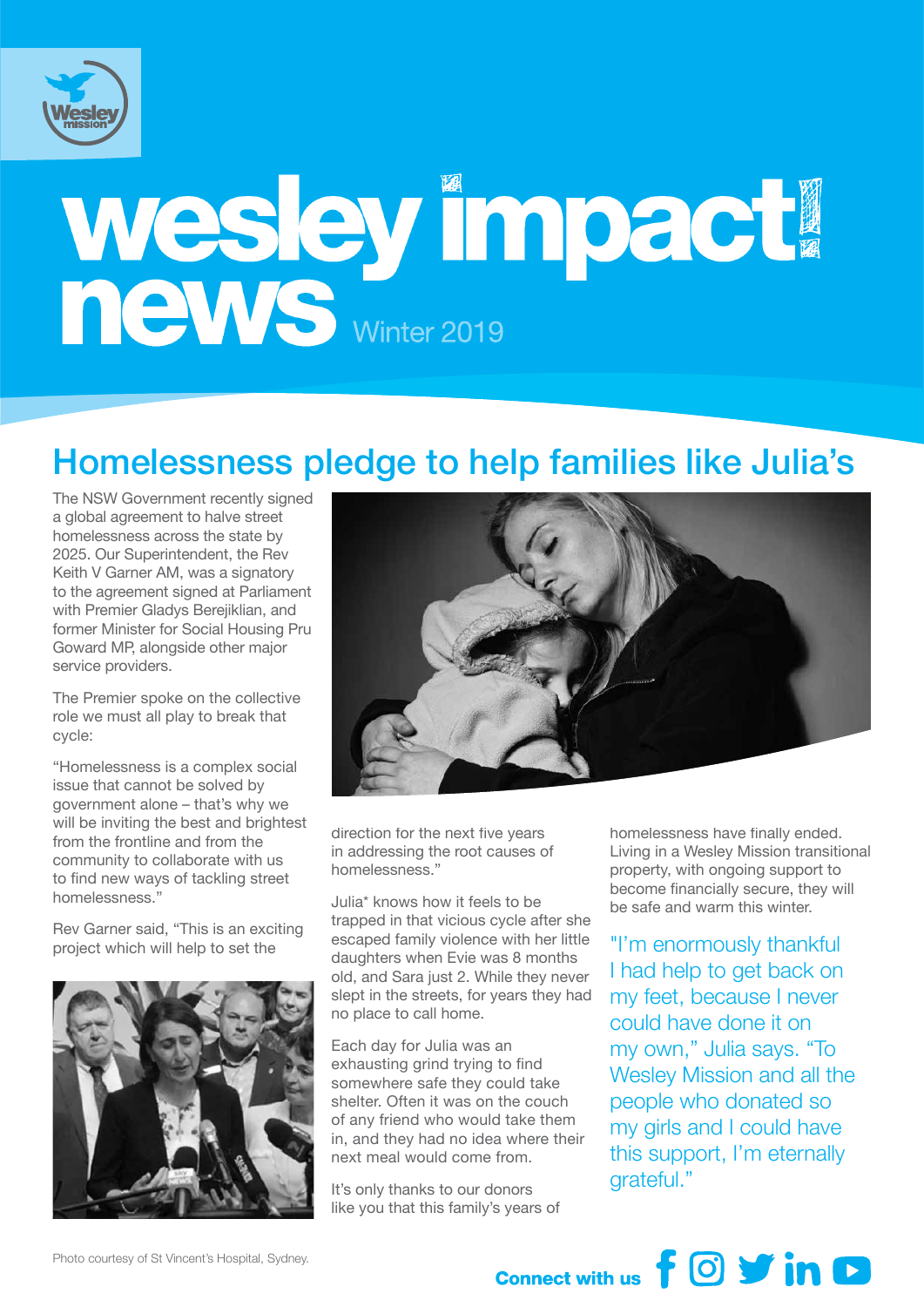# Spotlight on Taree's new 'hub'

Wesley Mission's new community hub opened in March in Taree, attracting a crowd of almost 100 people, including members of our management and staff, Taree Uniting Church, community groups and all tiers of government attended the opening.

Wesley Mission CEO, the Rev Keith V Garner AM described the opening as a 'watershed' not only for Wesley Mission but for the community.

"By bringing together services and programs under one roof, we can improve the overall experience of the people we help," he said.

"With shared services under one roof, Wesley Mission will also be able to offer greater service flexibility in areas of identified needs like mental health, child and youth services, drug and alcohol services, financial literacy, employment services, health services, housing, emergency relief, disabilities and aged care."

"This Wesley Mission community hub also has a broader purpose: to build community capacity and social resilience. We want to make it a place that the community can embrace and call home. We want it to be safe, warm and welcoming; a place that promotes connection for all."

Representing Mid-Coast Council, Councillor Kathryn Bell, said the opening was the culmination of dedicated workers bringing together integrated services delivered to the most vulnerable in the community. "Our broader community as a whole is for the better from Wesley's service," she said.



Cutting the cake to celebrate the opening of Wesley Mission's new community hub in Taree (from left): Mike Brunskill, Wesley Mission foster carer; the Rev Keith V Garner AM, CEO, Wesley Mission, Joedie Lawler, CEO, Purfleet Taree Local Aboriginal Land Council; Councillor Kathryn Bell, Mid-Coast Council.

# Celebrating our Aunties & Uncles

This fantastic day out last November brought together the community of mentors, parents, carers and children created by the Aunties & Uncles program.

The annual picnic celebrates the wonderful connections formed through this very special early intervention mentoring program in Sydney and the Central Coast. 'Aunties' and 'Uncles' provide children up to 12 years old with three years of care, and guidance in a stable family environment.

Everyone who came along enjoyed the chance to strengthen relationships, new and old. It was also a great chance to celebrate the six children and their Aunties & Uncles who graduated from the program in 2018.



**Thank you for supporting life-changing Wesley Mission programs like this.**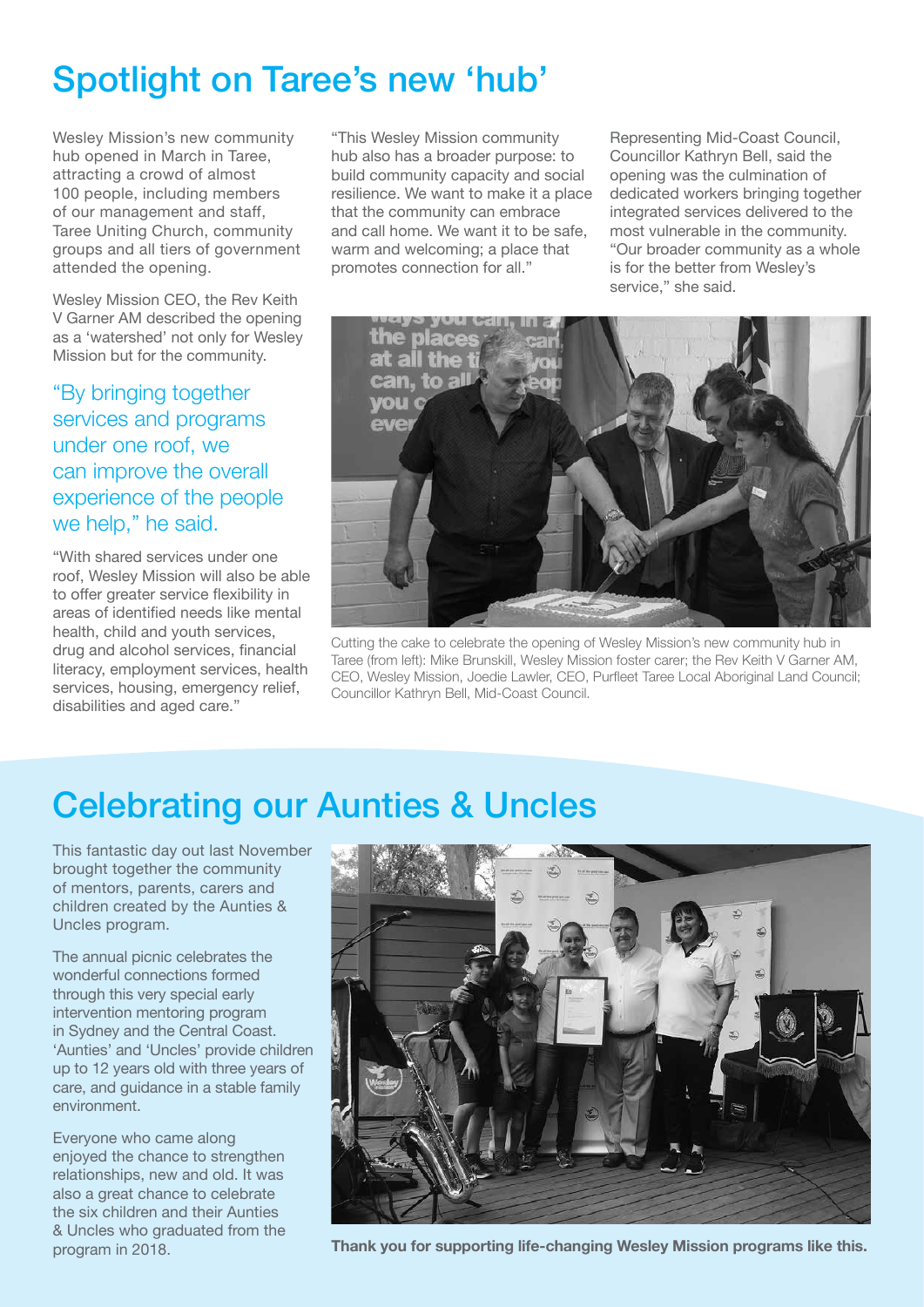### Let's talk about the elephant in the room

Wesley Mission's 'Elephant in the room' campaign last October – starring Wesley the giant inflatable elephant – aimed to stomp out stigma associated with mental illness by raising awareness and sparking conversation.

1 in 5 Australians are affected by mental illness. Yet too often, fear of prejudice and judgement prevent people from reaching out and this can destroy families and end lives. Stigma also denies people with mental health problems the opportunity to live their lives to the full.

'Wesley the Elephant' spent some time at our office in Pitt Street as a symbol for the support Wesley Mission provides to our community, striving to get people talking openly and honestly about mental illness.

Pocket sized Wesley 'stress elephants' were distributed across Sydney, highlighting the high quality and compassionate mental health care on offer from our



Wesley the Elephant in our Pitt Street office.

internationally recognised mental health services at Wesley Hospitals in Kogarah and Ashfield.

The little Wesleys went on many adventures across Sydney, visiting Rugby Players Australia, beauty and lifestyle influencers and many others, shared across social media with messages of compassion and support.

**Your generosity helps us shed a more positive light on mental health.**



Little 'stress elephants'.

#### A night to remember

Over 300 people filled the Wesley Theatre for our Wesley School for Seniors End of Year Concert in December, for performances ranging from ukulele recitals to Spanish skits to stand-up comedy.

The concert was the product of months of hard work by the School for Seniors students. Their effort shined through in performances like the dance acts, where the tutors and students prepared everything from the choreography to the costumes.

Rev Keith V Garner AM delivered a special Christmas message for the students, while Dr Keith Suter spoke on the importance of initiatives like Wesley School for Seniors in encouraging seniors to participate in the community and look after their mental health.

Wesley School for Seniors offers learning opportunities to over 55s, with more than 90 courses covering a diverse range of learning experiences, from beginner to advanced. Term 3 (22 July to 27 September) enrolment commences on 25 June. Term 4 (14

October to 20 December) enrolment starts 16 September.

**Interested in a course? Visit www. wesleymission.org.au and search for 'School for Seniors' for more information including timetables.**